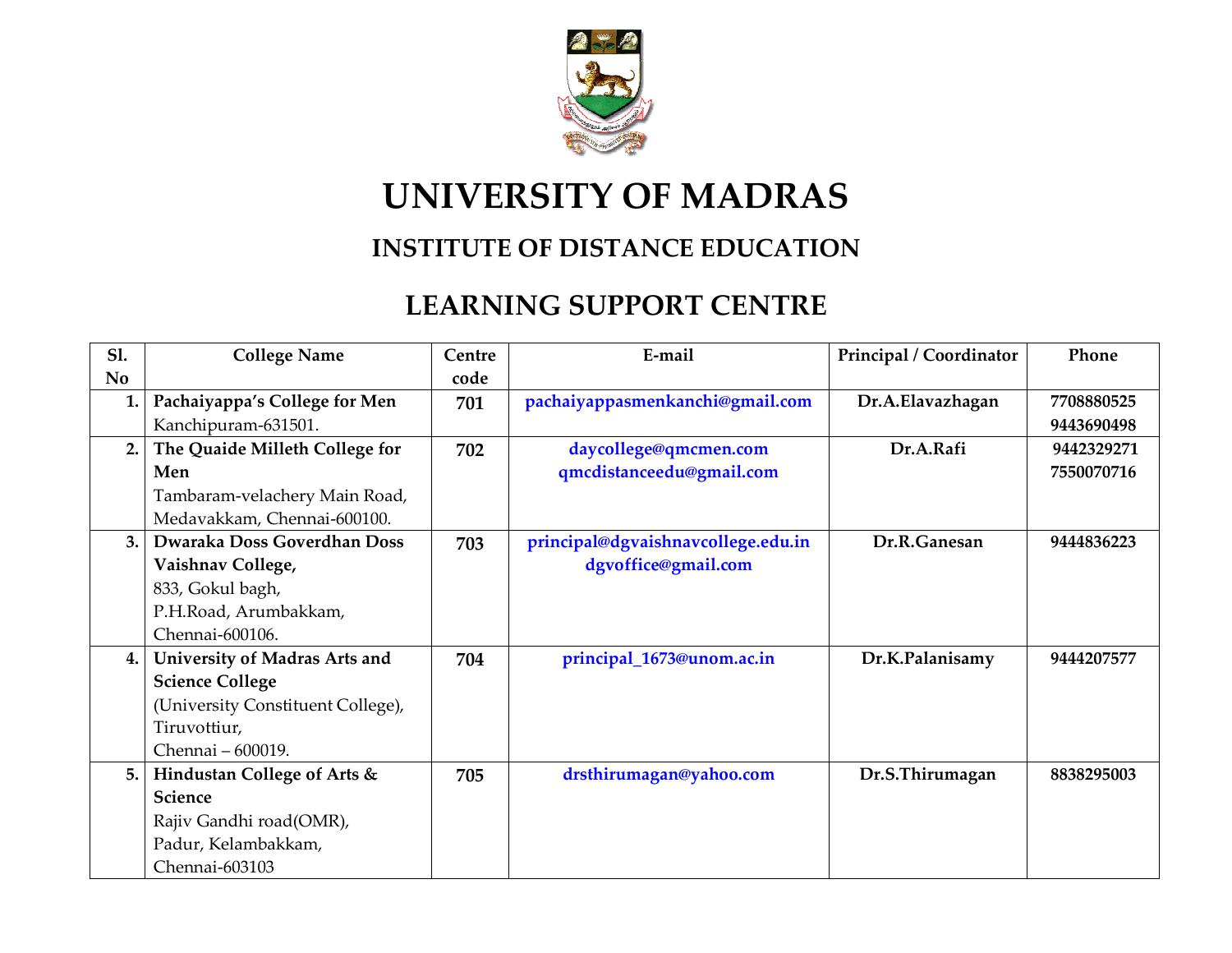| 6. | Shree Chandraprabhu Jain<br>College<br>SCP Jain college road,<br>(Kattur Road), Minjur-601 203                                     | 706 | principal@scpjaincollege.com | Dr.M.Venkatramanan                  | 9087710117<br>9087610117 |
|----|------------------------------------------------------------------------------------------------------------------------------------|-----|------------------------------|-------------------------------------|--------------------------|
| 7. | Prof. Dhanapalan College of Arts<br>& Science<br>Rajiv Gandhi salai, Padur,<br>Chennai-603103                                      | 707 | dhanapalancollege@gmail.com  | Dr.P.Kulalmolial                    | 9841182890               |
| 8. | Nazareth College of Arts and<br>Science<br>Kovilpathagai (Main Road),<br>kannadapalayam, Avadi, Chennai-<br>600 062.               | 708 | info@ncas.in                 | Dr.Mary Angeline                    | 9894456660               |
| 9. | Shree Muthukumaraswamy<br>College<br>Plot no.92/1 & 9, 8 <sup>th</sup> block,<br>Muthamizh Nagar, Kodungaiyur,<br>Chennai-600 118. | 709 | sreemuthu97@gmail.com        | Dr.V.Selvanathan                    | 9894794361               |
|    | 10 Annai Veilankanni's College for<br>Women<br>VGP salai, Saidapet,<br>Chennai-600 015.                                            | 710 | mail4avc@gmail.com           | Dr. Anita Rajendran                 | 9884844372               |
|    | 11 JHA Agarsen College<br>No.1, Manjambakkam,<br>Madhavaram,<br>Chennai-600060.                                                    | 711 | mmkrishnan1962@gmail.com     | Dr.M.Mohanakrishnan                 | 9884045055               |
|    | 12 Sri Sankara Arts and Science<br>College<br>Enathur,<br>Kanchipuram - 631 561.                                                   | 712 | admin@sankaracollege.edu.in  | Dr.K.R.Venkatesan                   | 9443485177               |
|    | 13 Annai Violet College of Arts and<br>Science<br>53, Meenambedu, Ambattur,<br>Chennai-600053.                                     | 713 | annaiviolet@gmail.com        | Dr.KamalaBalakrishna<br>$\mathbf n$ | 9884484115               |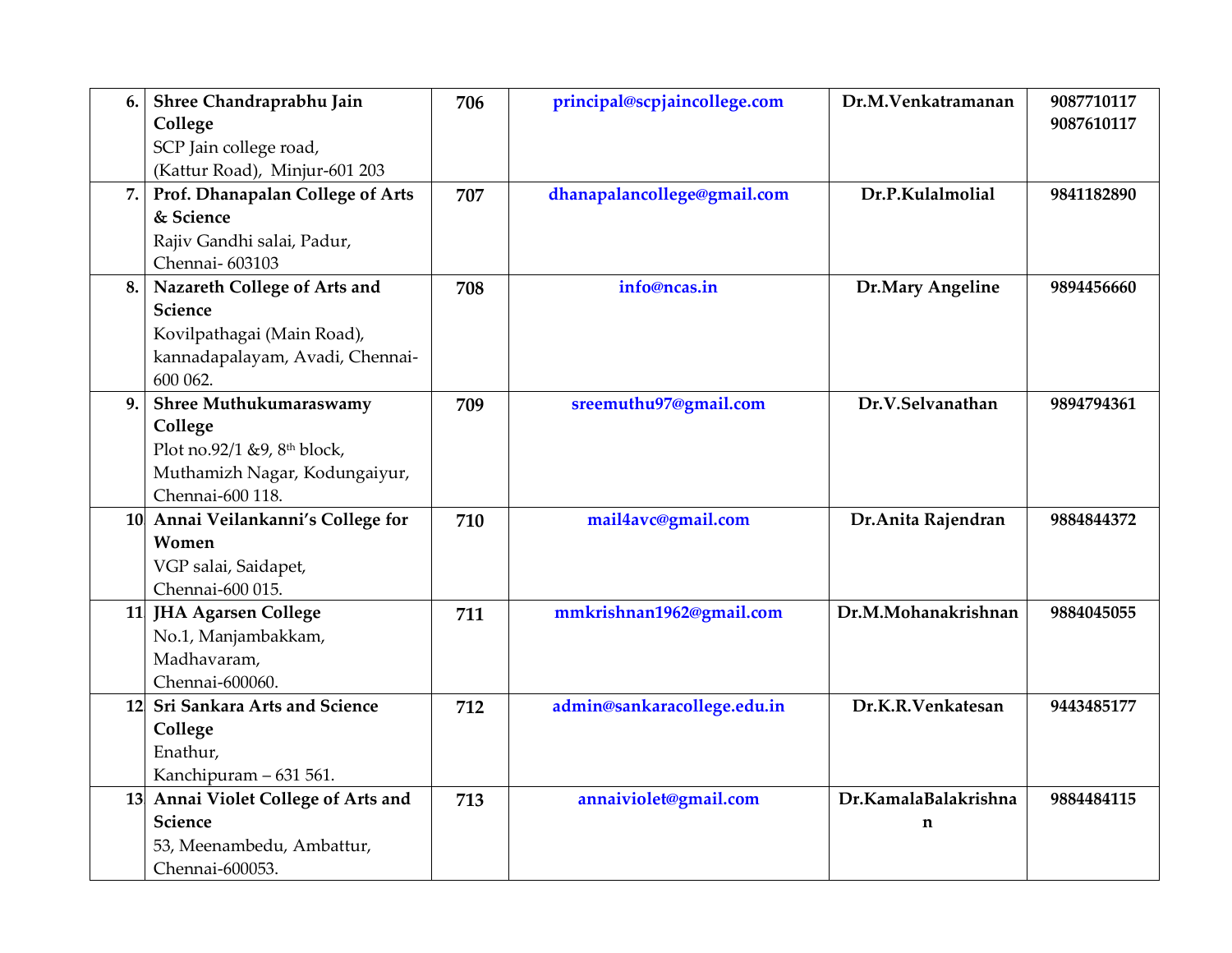| 14 Vishwaksena Arts and Science<br>College For Women, Pollivakkam, | 714 | yen.leela@gmail.com             | Dr.N.Leela         | 9841673951<br>9941729829 |
|--------------------------------------------------------------------|-----|---------------------------------|--------------------|--------------------------|
| Sriperumbuthur Highway,                                            |     |                                 |                    |                          |
| Tiruvallur-602002.                                                 |     |                                 |                    |                          |
| 15 Sridevi Arts And Science College,                               | 715 | sridevicollegeponneri@gmail.com | Dr.V.Lakshmipathy  | 9993596691               |
| Krishnapuram,                                                      |     |                                 |                    |                          |
| Ponneri-601204.                                                    |     |                                 |                    |                          |
| 16 Pattammal Alagesan College of                                   | 716 | pacprincipal@gmail.com          | Dr.R.Rajakumar     | 6380810427               |
| <b>Arts and Science</b>                                            |     |                                 |                    |                          |
| Athur, Chengalpattu-603101.                                        |     |                                 |                    |                          |
| 17 TMG College of Arts and Science,                                | 717 | drpafu@gmail.com                | Dr.K.Padmini       | 9962836001               |
| No.85, Mudichur road,                                              |     | tmgunaraja@gmail.com            |                    |                          |
| Manimagalam,                                                       |     |                                 |                    |                          |
| Chennai-601301.                                                    |     |                                 |                    |                          |
| 18 Chevalier T.Thomas Elizabeth                                    | 718 | cttewc@gmail.com                | Dr.Hanifa Ghosh    | 9444436959               |
| <b>College for Women</b>                                           |     |                                 |                    |                          |
| No.16,St.Mary's road, Mary land,                                   |     |                                 |                    |                          |
| Sembium,                                                           |     |                                 |                    |                          |
| Chennai-600 011.                                                   |     |                                 |                    |                          |
| 19 C.M. Annamalai College of Arts                                  | 719 | cmawcprincipal@gmail.com        | Dr.D.C.Juliet      | 7397656072               |
| and Science For Women                                              |     |                                 | Padmavathi         |                          |
| Sholinghur-Tiruttani                                               |     |                                 |                    |                          |
| High Road, Velathur village,                                       |     |                                 |                    |                          |
| Adivaragapuram (P)                                                 |     |                                 |                    |                          |
| Thiruvallur dt. 631 303                                            |     |                                 |                    |                          |
| 20 Soka Ikeda College of Arts and                                  | 720 | sokaikeda2000@gmail.com         | Dr.M.Samshath      | 9444484645               |
| <b>Science For Women</b>                                           |     |                                 |                    |                          |
| Sethu bhaskara nagar,                                              |     |                                 |                    |                          |
| Madhanangkuppam,                                                   |     |                                 |                    |                          |
| Ambattur, Chennai-600099.                                          |     |                                 |                    |                          |
| 21 St.Joseph's College (Arts &                                     | 721 | dmi@md2.vsnl.net.in             | Fr.Dr.J.E.Arul Raj | $044 -$                  |
| Science)                                                           |     |                                 |                    | 22342821/22              |
| Kovur post, Near Porur                                             |     |                                 |                    |                          |
| Chennai- 600 128.                                                  |     |                                 |                    |                          |